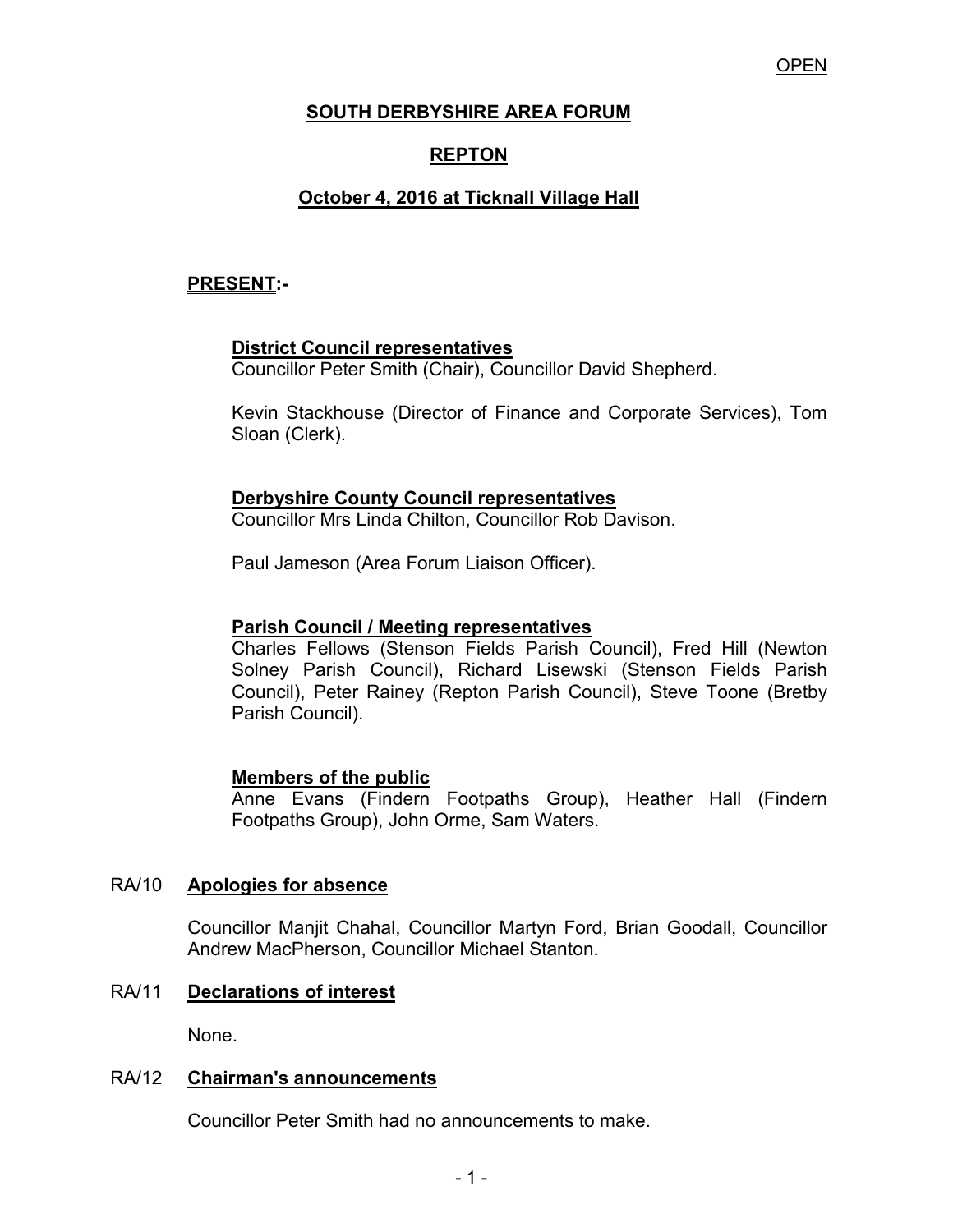# RA/13 **The minutes of the meeting held on July 5, 2016**

The minutes were agreed as a true and correct record of the meeting.

### RA/14 **Report back on issues raised at the last meeting**

**Derbyshire County Council issues:** 

#### **Askew Grove, Repton – carriageway condition**

Paul Jameson reported that there is currently no funding available to carry out carriageway patching works to improve the condition of Askew Grove in this financial year. The condition of the carriageway will continue to be monitored and any actionable defects will be made safe.

### **Overgrown hedgerows / verges**

Councillor Rob Davison said there didn't seem to be a system to get hedges cut back and he had personally been forced to report locations each year. He felt that DCC needed to show more resolve when dealing with landowners. He had suggested sending a text to every landowner telling them to cut vegetation back before the nesting season started. If DCC couldn't keep a footpath at the side of the road clear, then the electorate extrapolated that DCC couldn't run other services well. Another problem was vegetation growing over signs.

A resident reported that grass was growing across the pathway along the road between Repton and Willington.

Councillor Mrs Linda Chilton reported some bracken growing by the parapets on the south side of Swarkestone Causeway. There was also some debris from what little kerb stones there were littering the causeway.

# **Trent Barton 'V3 Villager' service**

Mr Jameson stated that if a resident wanted to see a change in a bus service, they were better off going straight to the operator rather than to the local authorities.

# **Stenson Road, Stenson Fields – request for 30mph limit**

Councillor David Shepherd reiterated that he would keep pushing for the speed limit to be reduced from 40mph despite the road not meeting criteria for the lower limit.

#### **National Speed Limit – Stenson Fields, Stenson**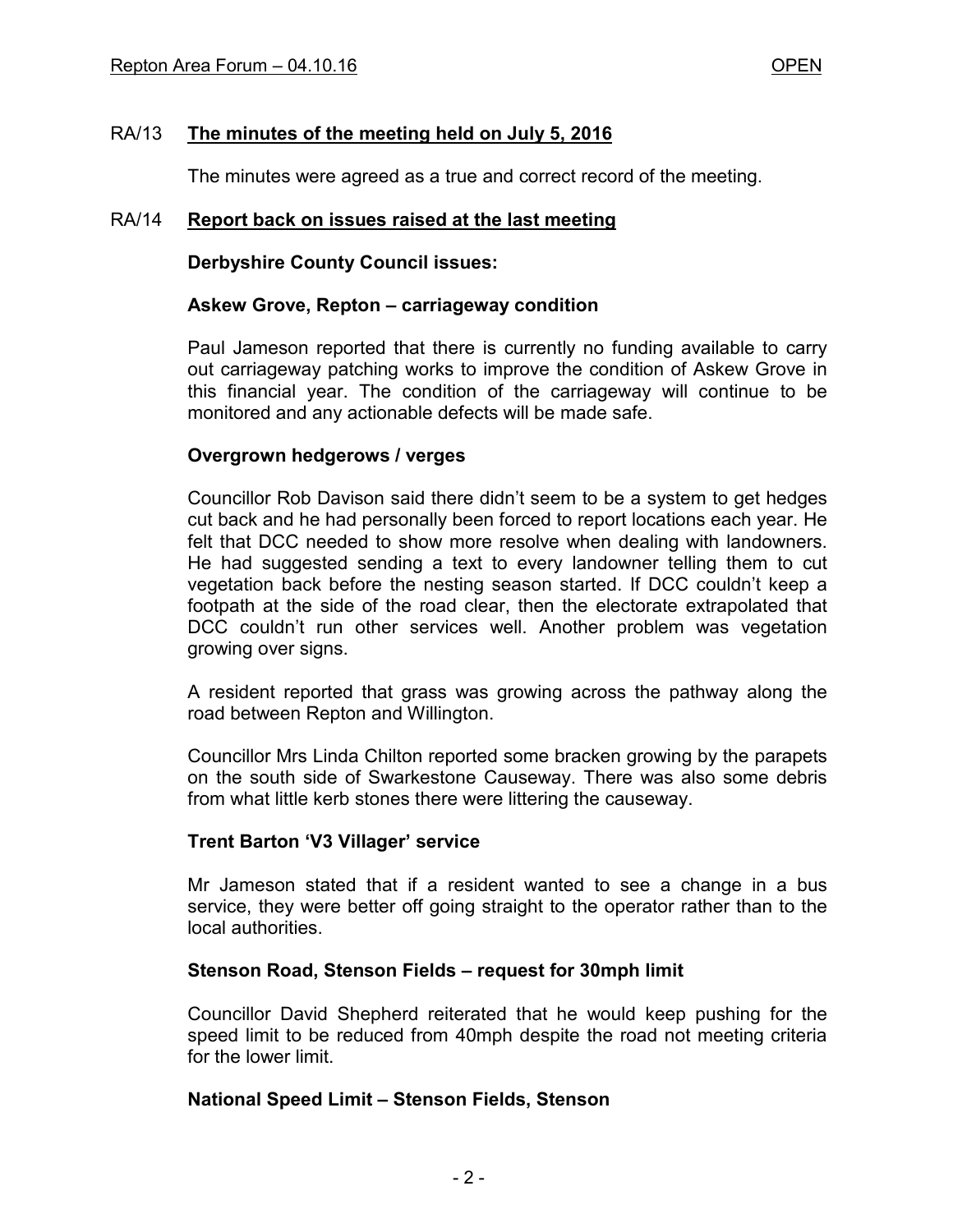A resident had asked why a section of carriageway in Stenson, between a 30mph and a 40mph zone, had remained under the National Speed Limit. They cited the example of the B587 between Stanton-by-Bridge and Ticknall. Mr Jameson said the change in speed limit on the B587 dated back to 2007 and was part of a more wide-ranging scheme to reduce speed limits around Melbourne. Department for Transport criteria were met and supported by DCC's cabinet member. The road cited in Stenson had no surrounding properties and no injury collisions had been reported. The National Speed Limit was considered appropriate. Councillor Mrs Chilton asked what the rationale was behind a reduction in the speed limit at Barrow Lane, Swarkestone. Mr Jameson replied that he wasn't sure.

### **Bretby Lane, Bretby – drainage issues (from October 2015 meeting)**

A resident asked for an update on the issues experienced in Bretby Lane, where DCC and Severn Trent had been negotiating to get drains upgraded. Mr Jameson had heard nothing from Severn Trent regarding the location. Councillor Davison said it was a subject likely to come up at a scrutiny meeting at DCC. Councillor Smith asked for Mr Jameson to once again chase the matter up and provide a report back.

#### **ACTION: Paul Jameson to seek an update to the flooding issues on Bretby Lane**

#### **South Derbyshire District Council issues:**

#### **Flood Liaison minutes**

A resident reported that the Flood Liaison minutes had not been published on SDDC's website. He asked if they could be issued as a draft. Councillor Smith replied that minutes would be published on the council's website and that there was another meeting being held in November.

#### **Electrical substation in Stenson Fields**

Councillor Shepherd said residents weren't convinced that nothing could be done to prevent ball games around the electrical substation, but the reasons had been well set out by Zoe Sewter in her report back.

#### RA/15 **Public questions on issues raised by residents**

A resident again raised the issue of the V3 Villager bus service, stating that it had been founded in 1923 as a service for a rural area. Mr Jameson replied that the feedback provided had come from DCC's public transport unit and they had recommended the public approach the operator directly. Residents who wanted a change to the route would have more weight in numbers by contacting Trent Barton directly. Councillor Davison said any request to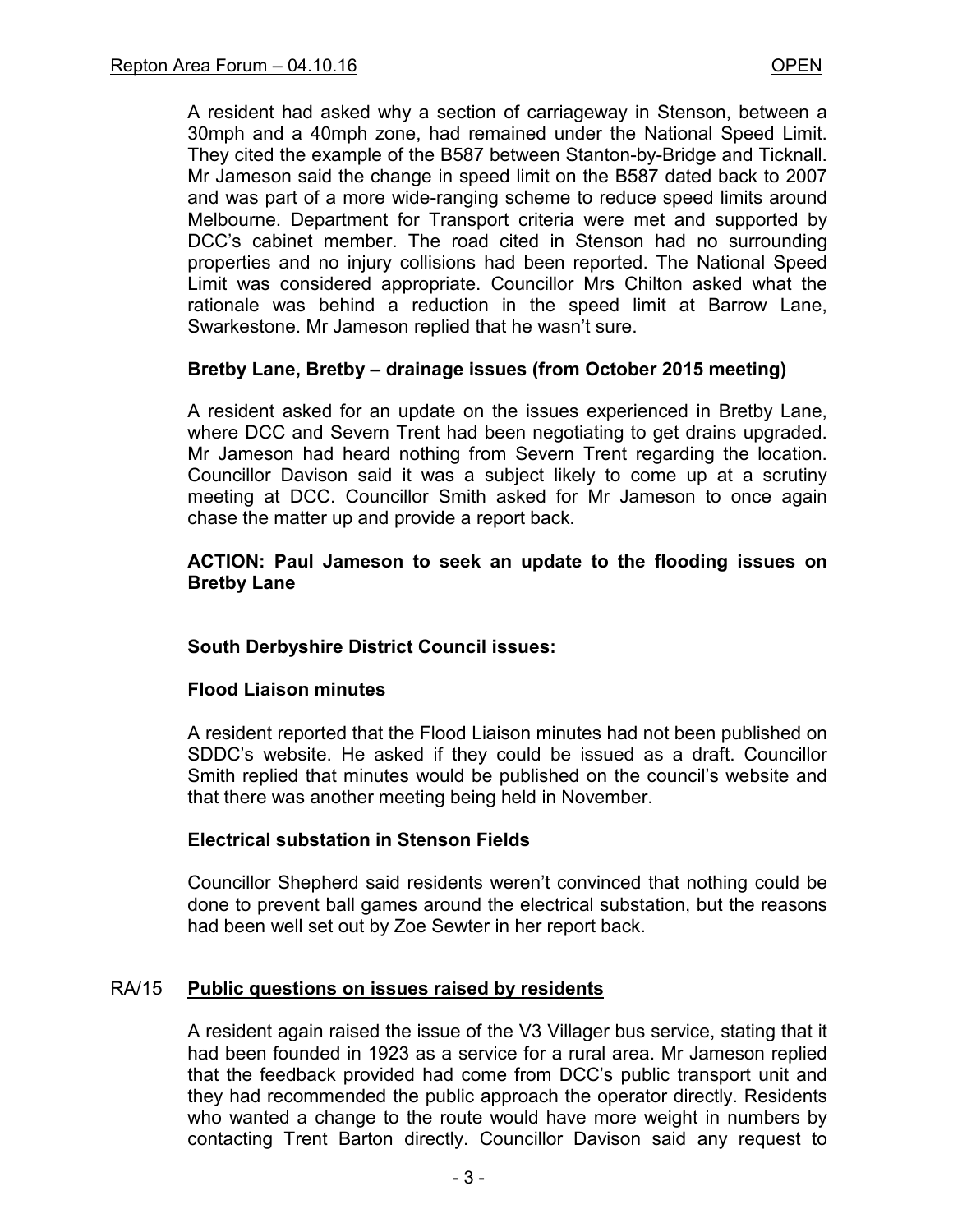change a bus service would have more weight with a survey behind it. The resident asked if DCC and SDDC had a forum in which they spoke with transport operators. Mr Jameson replied that he didn't know.

# **ACTION: Councillor Peter Smith to ask Councillor Martyn Ford to speak to the resident**

A member of the public reported that two serious collisions had occurred at Knights Lane, Bretby, with an air ambulance required on both occasions. They asked if road markings could be improved and verges trimmed to avoid another such incidence. They felt the road was narrow and with no speed restrictions or road markings. Mr Jameson replied that Bretby Parish Council had written to DCC's traffic team over the issue. It was now with a senior technician who dealt with the area. Mr Jameson believed that SLOW carriageway markings were in place on the approach to the Mount Road junction.

# **ACTION: Paul Jameson to get a copy of DCC's responses for the forum**

Councillor Shepherd asked how Grampian Way, Stenson Fields, could be added the list for a Vehicle Activated Sign. Mr Jameson replied that collision data was taken from the police. The problem was the difficulty with gathering data for damage only collisions where there wasn't an injury. DCC couldn't justify spending public money on an area where there weren't any injury collisions. Councillor Mrs Chilton added that Shardlow had been given help by DCC to get such a sign. Mr Jameson said that the village either met the criteria or got one before the new criteria were adopted in 2012. Councillor Davison said he would meet the cost out of his Community Leadership Scheme. Mr Jameson replied that there would still be issues regarding the location not meeting the conditions of DCC's current policy.

A resident reported that cats eyes had still not been put back into Stenson Road after surface dressing between Wragley Way and Grampian Way.

# **ACTION: Paul Jameson to provide a report back regarding the cats eyes**

Councillor Smith reported that HGVs were using nearby narrow lanes to get around the weight restriction on Swarkestone Causeway. Was there anything which could be done to extend the limit into Ingleby Lane and Milton Lane? Councillor Mrs Chilton added that the area was rural and it was a very, very difficult situation. Often, foreign truckers would realise their error and turn in the road, causing chaos. Mr Jameson replied that DCC was aware of the problem.

Councillor Smith asked why 30mph signs had not been moved in Milton Road, Repton following a housing development. Mr Jameson replied that the